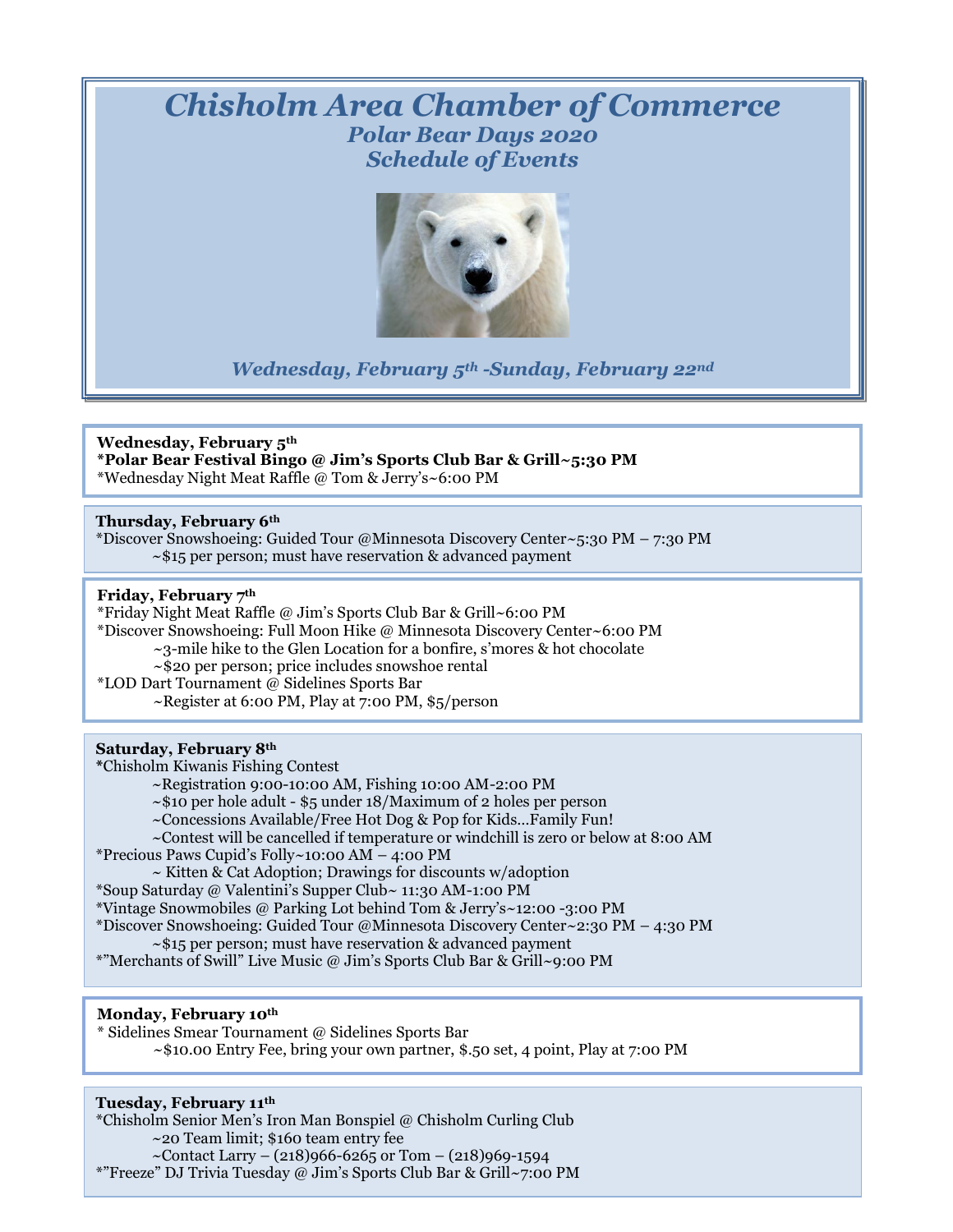#### **Wednesday, February 12th**

\*Chisholm Senior Men's Iron Man Bonspiel @ Chisholm Curling Club ~20 Team limit; \$160 team entry fee  $\sim$ Contact Larry – (218)966-6265 or Tom – (218)969-1594 \*Frosty Fun After School Pizza Party @ Chisholm Public Library~3:00-5:00 PM ~Pizza, Movie, Crafts, and more! Families Welcome!

#### **\*Chisholm Area Chamber of Commerce \$12,000 Raffle @ Tom & Jerry's**

**~5:30 PM-Side Raffles! Food! Fun!**

\*SUPER Meat Raffle @ Tom & Jerry's~6:00 PM

#### **Thursday, February 13th**

\*Discover Snowshoeing: Guided Tour @Minnesota Discovery Center~5:30 PM – 7:30 PM ~\$15 per person; must have reservation & advanced payment

#### **Friday, February 14th**

\*Valentine's Sweetheart Dinner @ The Rustic Pig - Minnesota Discovery Center~5:00 PM – 8:00 PM ~Reservations Recommended; Walk-ins welcome ~Check out their website for choice of entrees, soup/salad, and desserts \*Friday Night Meat Raffle @ Jim's Sports Club Bar & Grill~6:00 PM \*Valentine's Day Dinner Specials @ Valentini's Supper Club ~Reservations Recommended \*Mixed Valentine's Day Dart Tournament @ Sidelines Sports Bar ~Bring your own partner, Register at 6:00 PM, Play at 7:00 PM, \$5/person \*Karaoke @ Sidelines Sports Bar~9:00 PM

#### **Saturday, February 15th**

\*"Sled the City" Sliding on 3rd Ave SW (Hill by Police Station), 10:00 AM-4:00 PM, Concessions Available ~Ice Skating and a Bonfire at the 1<sup>st</sup> St SW Park \*Tom & Jerry's Bocce Ball Tournament @ Tom & Jerry's ~\$20 per team (2-person teams)~Maximum 16 Teams  $\sim$ Register at 11:00 AM, play at 12:00 PM, 100% + Payout \*Soup Saturday @ Valentini's Supper Club~11:30 AM-1:00 PM \*Discover Snowshoeing: Guided Tour @ Minnesota Discovery Center~2:30 PM – 4:30 PM ~\$15 per person; must have reservation & advanced payment \*Chisholm Lion's Club Kids Pajama Party @ Jim's Sports Club Bar & Grill~2:00-5:00 PM ~Bingo, Games, Snacks \*Valentine's Day Dinner Specials @ Valentini's Supper Club ~Reservations Recommended \*11 th Annual Valentine's Couple Bean Bag Tourney @ Valentini's Supper Club ~\$25.00/ team-Male/Female Teams only, Sign up before or at 6:00 PM \*90's Party @ Jim's Sports Club Bar & Grill ~DJ from 9:00 PM-2:00 AM

#### **Sunday, February 16th**

\* Tom & Jerry's Daytona 500 Party beginning~1:30 PM

#### **Monday, February 17th**

\* Sidelines Smear Tournament @ Sidelines Sports Bar  $\sim$ \$10.00 Entry Fee, \$.50 set, 4 point, Play at 7:00 PM

#### **Tuesday, February 18th**

\* "Freeze" DJ Trivia Tuesday @ Jim's Sports Club Bar & Grill~7:00 PM

## **Wednesday, February 19th**

\*Wednesday Night Meat Raffle @ Tom & Jerry's~6:00 PM

#### **Thursday, February 20th**

\*Discover Snowshoeing: Guided Tour @Minnesota Discovery Center~5:30 PM – 7:30 PM  $\sim$ \$15 per person; must have reservation & advanced payment